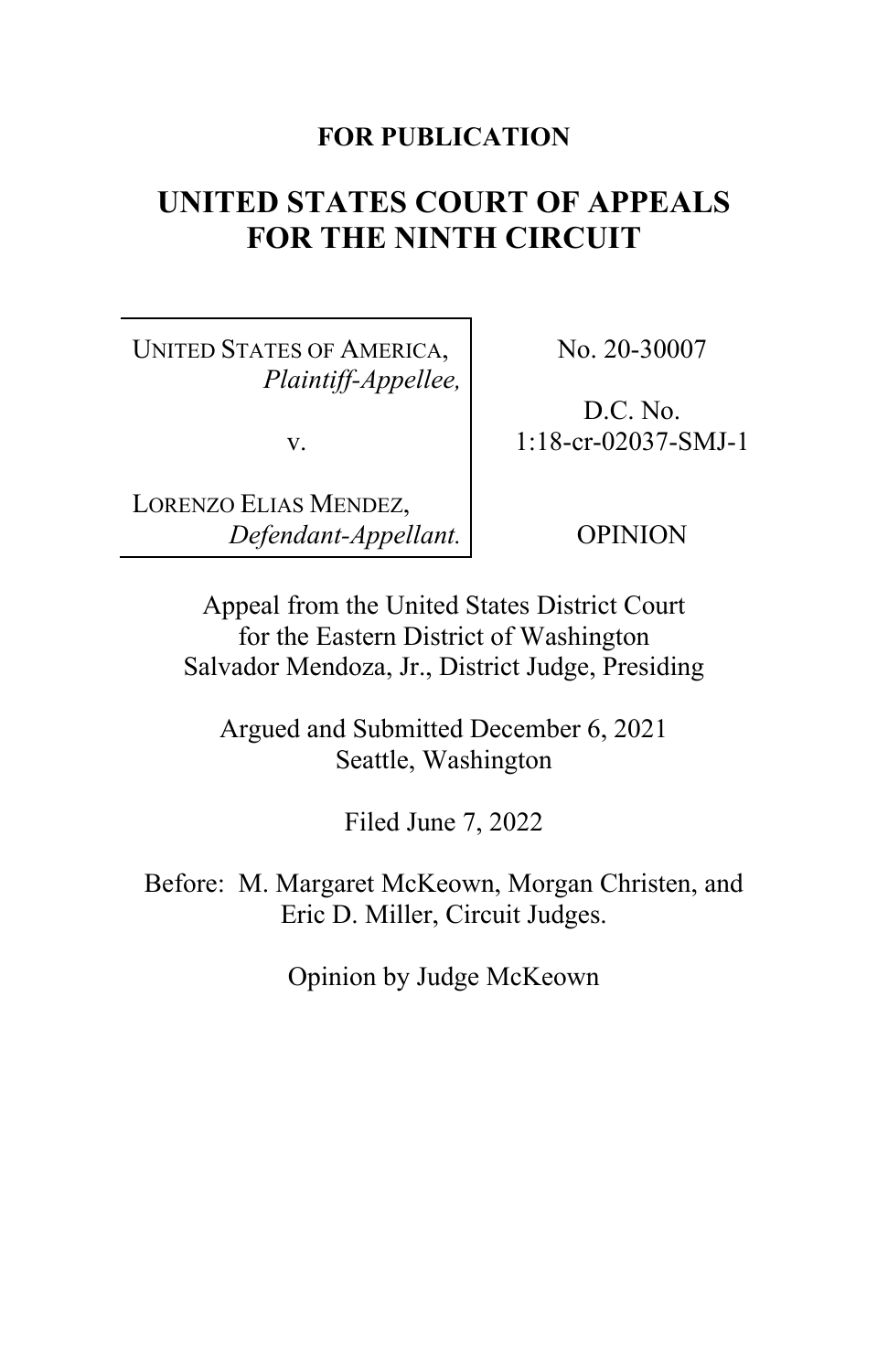# **SUMMARY[\\*](#page-1-0)**

#### **Criminal Law**

The panel affirmed a conviction under 18 U.S.C. § 2251(a), which criminalizes the conduct of any person who "employs, uses, persuades, induces, entices, or coerces" a minor "to engage in . . . sexually explicit conduct for the purpose of producing any visual depiction of such conduct."

The defendant, who placed Wi-Fi cameras in the eye of a stuffed animal and surreptitiously filmed a teenage girl masturbating, argued that the evidence was insufficient to support his conviction because he taped the minor surreptitiously and did not cause her "to engage in" sexually explicit conduct. The appeal centered on whether the defendant "used" his minor victim to engage in sexually explicit conduct by taping her in her bedroom, without her knowledge or participation.

The panel did not need to resolve whether the standard of review is de novo or plain error because there was no error, plain or otherwise. Applying the broad interpretation of § 2251(a) adopted in *United States v. Laursen*, 847 F.3d 1026 (9th Cir. 2017), the panel wrote that the active conduct that is required is that of the perpetrator, not the target of the visual depiction; that the defendant's placement of hidden cameras in a teenage girl's bedroom is active conduct in the heartland of a statute criminalizing the production of child

<span id="page-1-0"></span>**<sup>\*</sup>** This summary constitutes no part of the opinion of the court. It has been prepared by court staff for the convenience of the reader.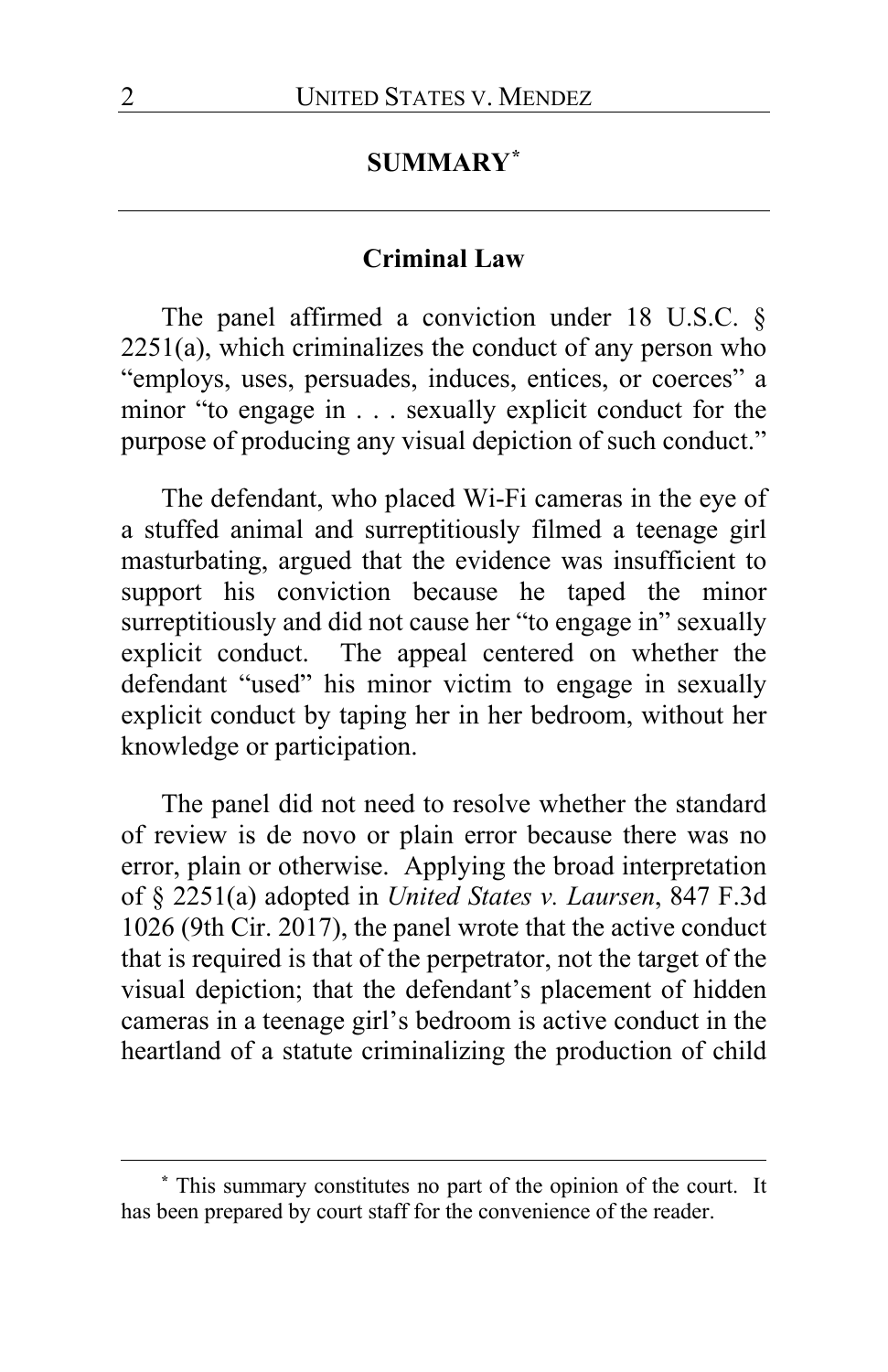pornography; and that the "use" element is satisfied whenever a minor is the subject of the photography.

The panel concluded that the evidence was therefore sufficient under 18 U.S.C. § 2251(a) and (e) to support the conviction for attempting to "use" a minor "to engage in . . . sexually explicit conduct" for the purpose of producing a visual depiction of that conduct.

The panel addressed the defendant's other challenges to his conviction and sentence in a concurrently filed memorandum disposition.

### **COUNSEL**

Gilbert H. Levy (argued), Law Office of Gilbert H. Levy, Seattle, Washington, for Defendant-Appellant.

Alison L. Gregoire (argued), Assistant United States Attorney; Joseph H. Harrington, Acting United States Attorney; United States Attorney's Office, Spokane, Washington; for Plaintiff-Appellee.

#### **OPINION**

McKEOWN, Circuit Judge:

Lorenzo Mendez placed Wi-Fi cameras in the eye of a stuffed animal and surreptitiously filmed a teenage girl masturbating. Prosecutors charged Mendez under a statute that criminalizes the conduct of any person who "employs, uses, persuades, induces, entices, or coerces" a minor "to engage in ... sexually explicit conduct for the purpose of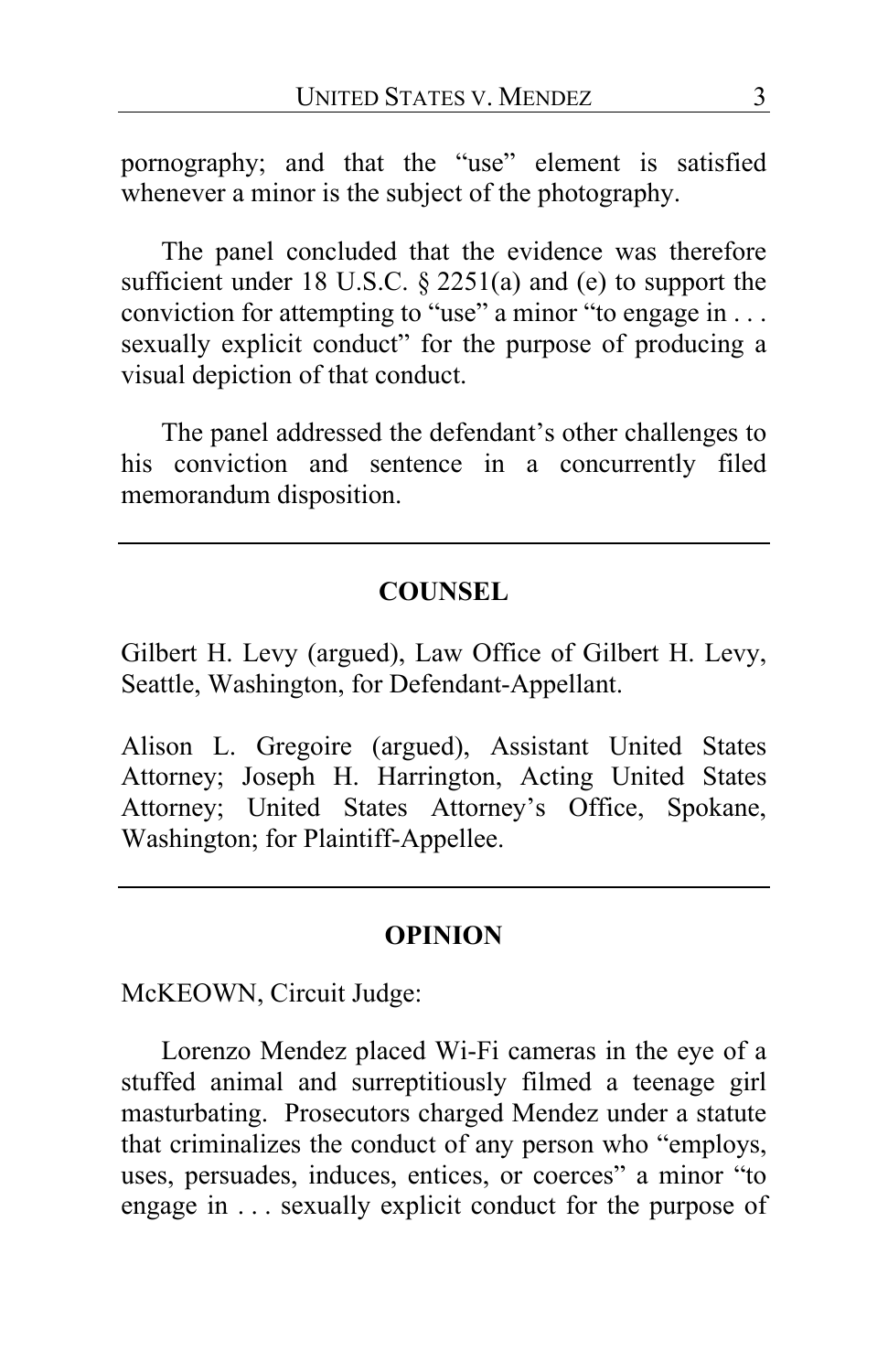producing any visual depiction of such conduct." 18 U.S.C. § 2251(a). Based on a careful reading of our precedent, along with the weight of authority from six of our sister circuits, we conclude that Mendez's conduct falls within the ambit of § 2251(a).

#### **BACKGROUND**

While living with his girlfriend and her fourteen-yearold daughter, Mendez hid cameras in the eye of a stuffed animal, then placed the stuffed animal in the girl's bedroom. Video footage recovered by police officers spanned six months in 2018 and showed the girl in various states of undress. Several videos showed her masturbating. The victim testified that when she realized that the stuffed animal had a camera in it, she threw it into the backyard because it made her feel "disgusted." While searching Mendez's home and car, police found several Wi-Fi enabled cameras, "wiggle eyes" similar to those in the stuffed animal, batteries for the cameras, and instructions for connecting the cameras to a Wi-Fi network.

Mendez was convicted by a jury on count one of the indictment, which charged him with attempting to violate Subsections (a) and (e) of  $18$  U.S.C.  $\S$  2251:

> (a) Any person who employs, uses, persuades, induces, entices, or coerces any minor to engage in ... sexually explicit conduct for the purpose of producing any visual depiction of such conduct or for the purpose of transmitting a live visual depiction of such conduct, shall be punished as provided under subsection  $(e), \ldots$ .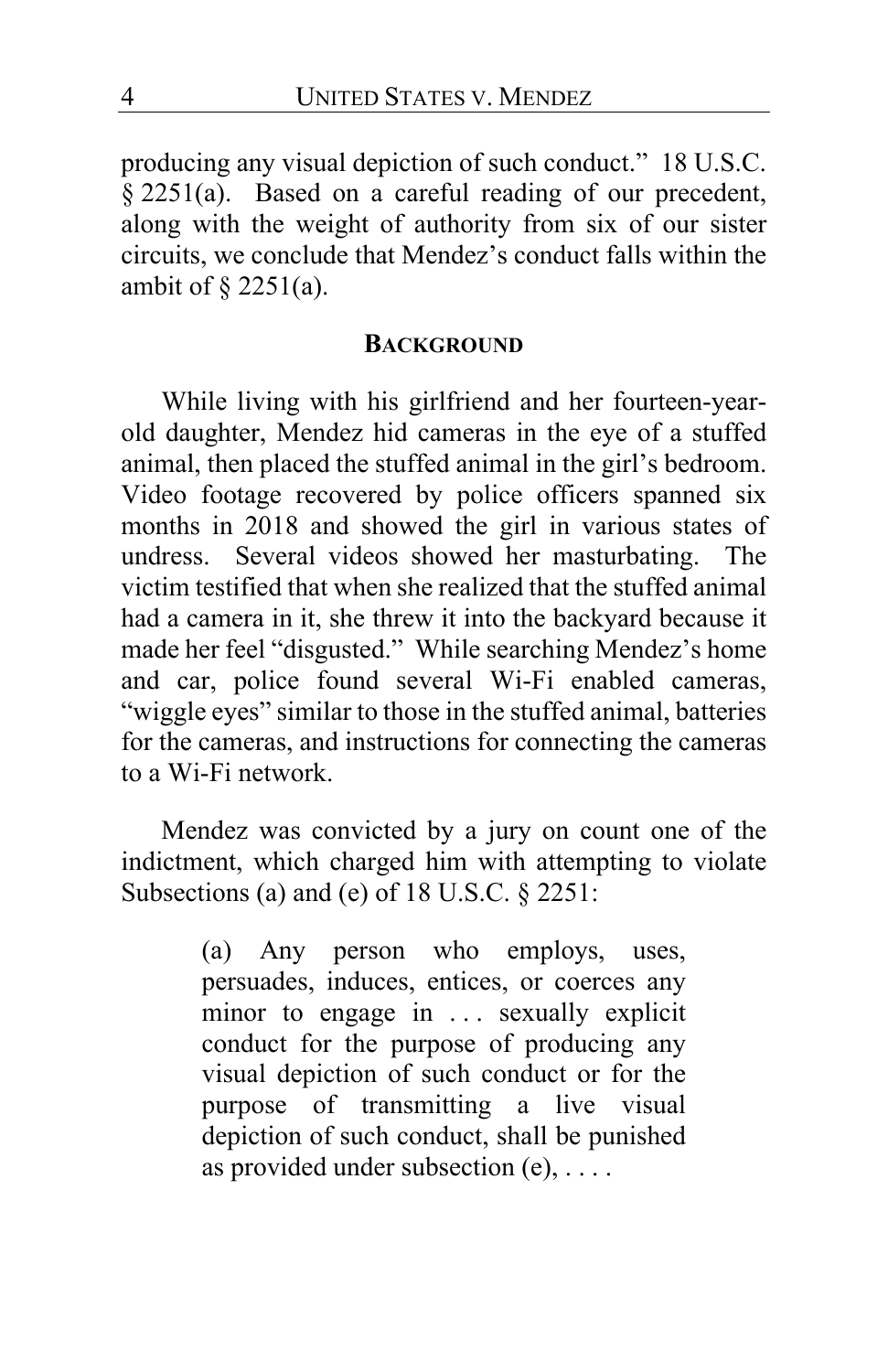(e) Any individual who violates, or attempts or conspires to violate, this section shall be fined under this title and imprisoned not less than 15 years nor more than 30 years, ....

Mendez appeals, arguing that the evidence was insufficient to support his conviction because he taped the minor surreptitiously and did not cause her "to engage in" explicit sexual conduct.**[1](#page-4-0)** The parties dispute whether the standard of review is de novo or plain error, but we need not resolve the dispute because there was no error, plain or otherwise, and therefore Mendez cannot prevail either way. The statute encompasses Mendez's surreptitious filming "to produce a visual depiction" of the minor engaged in "sexually explicit conduct."

#### **ANALYSIS**

The key question is whether Mendez's conduct falls within the statutory language that makes it a federal crime to employ, use, persuade, induce, entice, or coerce a minor "to engage in . . . sexually explicit conduct for the purpose of producing any visual depiction of such conduct." 18 U.S.C.  $§$  2251(a). The statute also has an interstate or foreign commerce requirement that may be satisfied either by creating the images using materials transported in or affecting interstate commerce or by knowing (or having reason to know) that the images will be transported or transmitted in interstate commerce. *Id.* § 2251(a). By definition, "sexually explicit conduct" includes definition, "sexually explicit conduct" includes "masturbation" and "lascivious exhibition" of intimate body

<span id="page-4-0"></span>**<sup>1</sup>** Mendez raises several other challenges to his conviction and sentence that are addressed in a memorandum disposition filed concurrently with this opinion.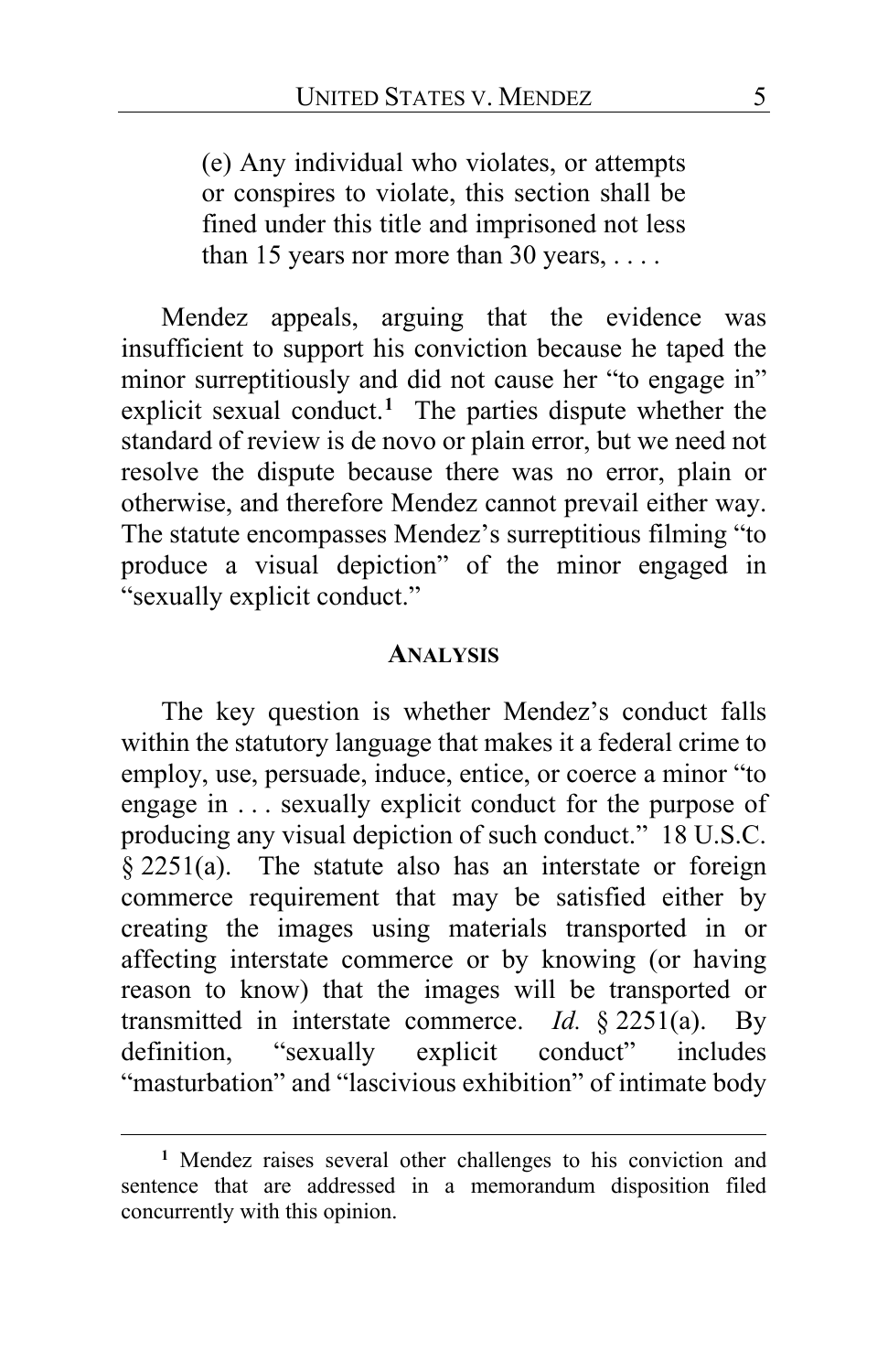parts. *Id.* § 2256(2)(A)(iii), (v). There is no doubt that the visual depictions of the minor fall within this definition. Nor is there any serious defense to the charge that Mendez produced the images in an effort to transmit them in interstate commerce.**[2](#page-5-0)** The appeal centers on whether Mendez "used" his minor victim to engage in sexually explicit conduct by taping her in her bedroom, without her knowledge or participation. The government does not suggest that Mendez employed, persuaded, induced, enticed, or coerced his victim—leaving only the question of "use."

We have long understood  $\S 2251(a)$  to criminalize "the inducement of children into sexual conduct for the purpose of creating visual depictions of that conduct." *United States v. Smith*, 795 F.2d 841, 845 (9th Cir. 1986). But the words of the statute are broader than inducing, persuading, enticing, or coercing. Congress also included "employs" or "uses." Those terms must be given effect, and their meaning is not limited to luring.

We recently addressed the meaning of "use" in *United States v. Laursen*, 847 F.3d 1026, 1032 (9th Cir. 2017). We explained that the dictionary definition of "use" is "to put into action or service," "to avail oneself of," or to "employ." *Id.* (citation omitted).Emphasizing the similarities between "use" and "employ," we reasoned that although the minor took the nude, pornographic "selfies," Laursen "used or employed" his victim "to produce sexually explicit images" by telling her that "the two 'looked good together' and that

<span id="page-5-0"></span>**<sup>2</sup>** The evidence showed that Mendez possessed a Chinese-made camera purchased over the internet and shipped from another state. This evidence was sufficient to satisfy the alternative requirement that the "visual depiction was produced or transmitted using materials that have been mailed, shipped, or transported in or affecting interstate or foreign commerce by any means, including by computer."  $\S$  2251(a).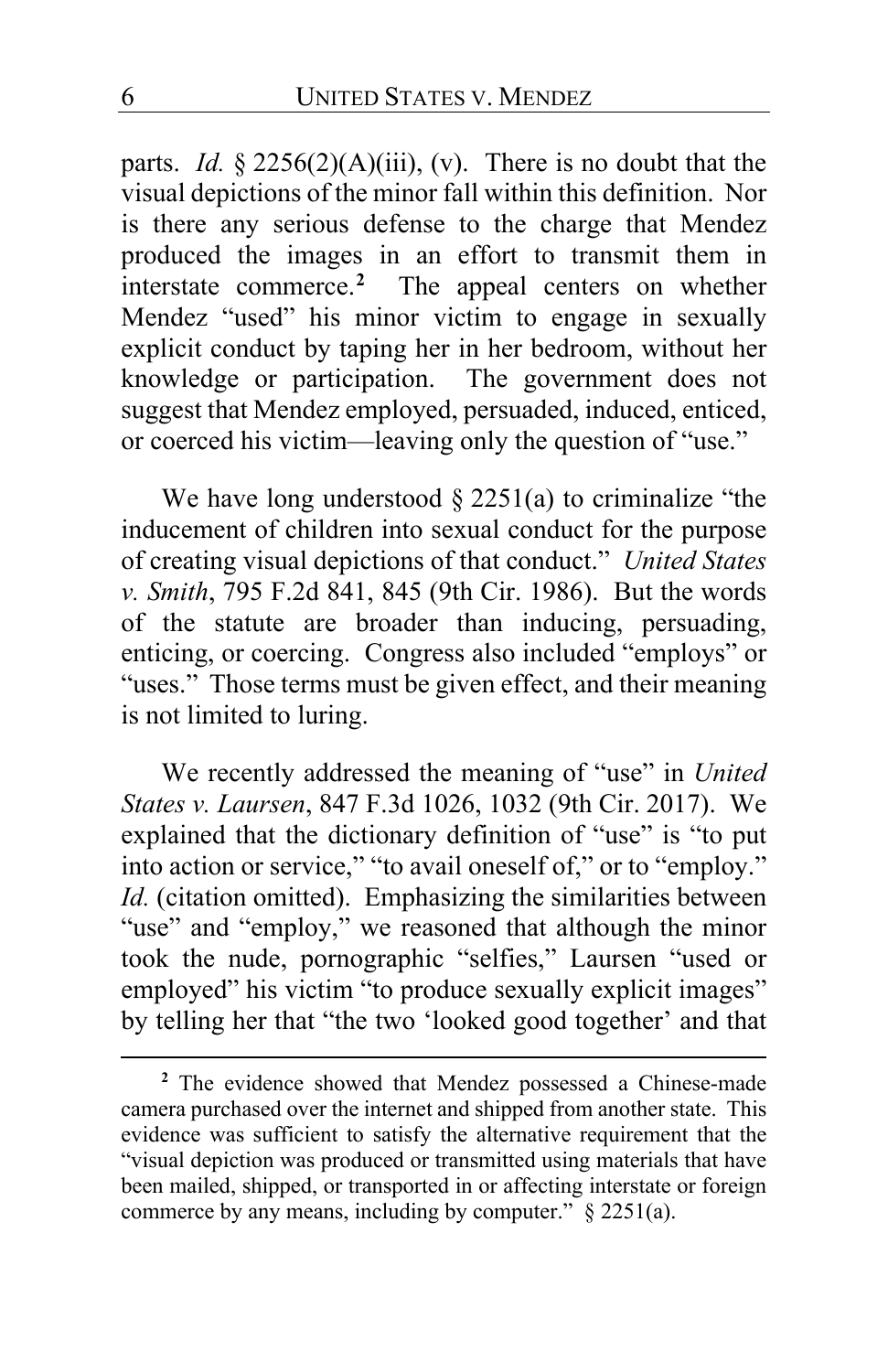'he wanted to take pictures.'" *Id.* (emphasis removed). We held that "active conduct alone suffices to sustain a conviction under § 2251(a)*.*" *Id*. at 1033. But the active conduct that is required is that of the perpetrator, not the target of the visual depiction.

Here, as in *Laursen*, Mendez did not necessarily induce the minor's sexually explicit conduct. But he did place hidden cameras in a teenage girl's bedroom—active conduct in the heartland of a statute criminalizing the production of child pornography.

*Laursen* drew upon and expressly approved the "rulings of our sister circuits, which have broadly interpreted the 'use' element of the statute." *Id.* As *Laursen* explained, the Second Circuit has long held that the "use" element of § 2251(a) is satisfied "whenever a minor is the subject of the photography." *Id.* (citing *United States v. Sirois*, 87 F.3d 34, 42 (2d Cir. 1996)). The Sixth and Eighth Circuits have followed suit, *Laursen* noted, because both circuits agreed "that this element is 'fully satisfied for the purposes of the child pornography statute if a child is photographed in order to create pornography.'" *Id.* (quoting *United States v. Wright*, 774 F.3d 1085, 1090 (6th Cir. 2014)); *accord United States v. Fadl*, 498 F.3d 862, 866 (8th Cir. 2007). *Laursen* also approvingly noted the First Circuit's decision in *Ortiz-Graulau*, which similarly held that "the statutory definition of 'use' is met when a defendant makes a minor the subject of a visual depiction by intentionally photographing the minor engaging in sexually explicit conduct." *Id.* (quoting *Ortiz-Graulau v. United States*, 756 F.3d 12, 18–19 (1st Cir. 2014)). Although not cited in *Laursen*, we note that the Fourth Circuit has also seemingly interpreted "use" consistent with these cases. *See United States v. Engle*, 676 F.3d 405, 418 n.9 (4th Cir. 2012) ("A defendant 'uses'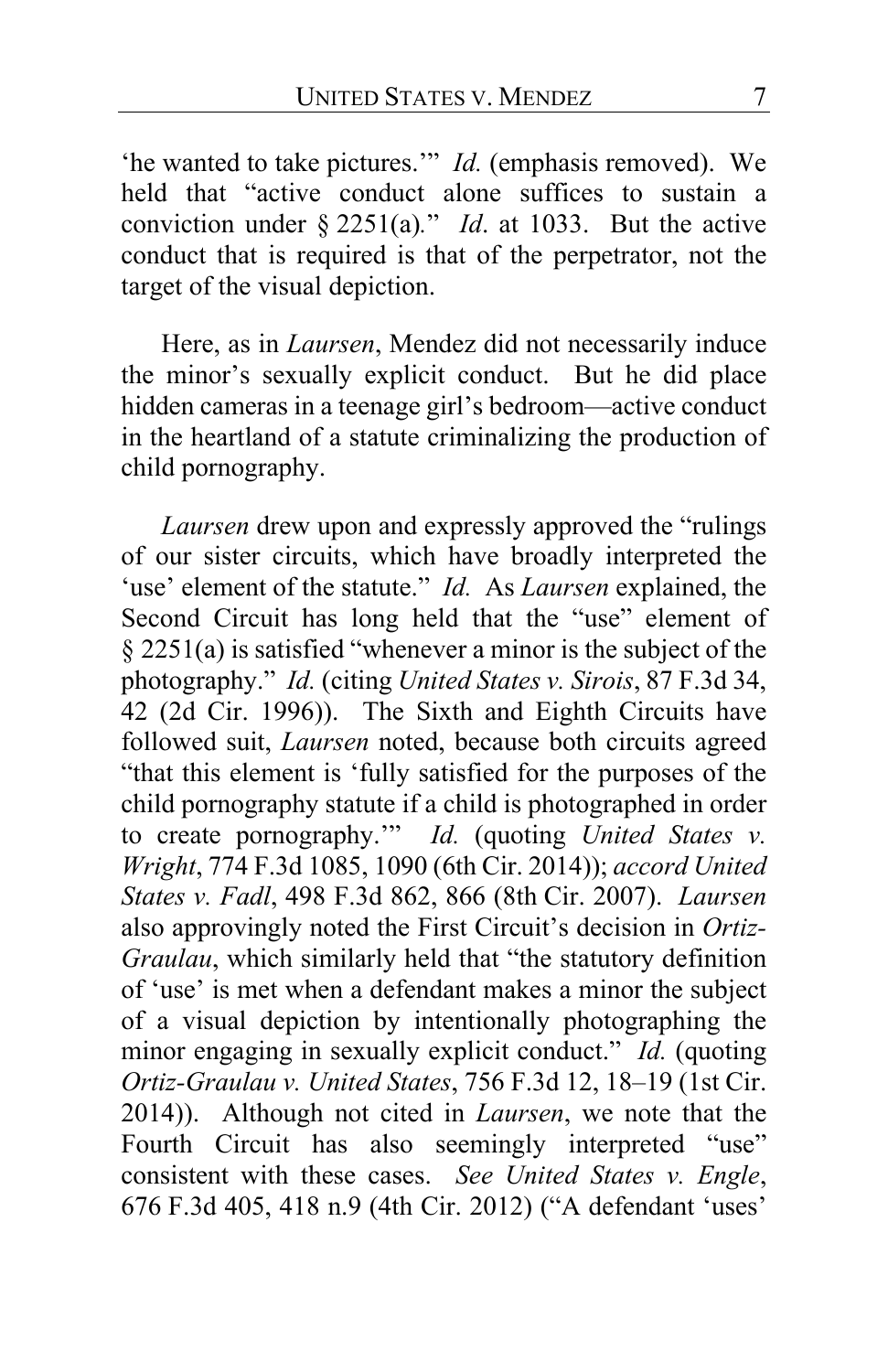a minor for purposes of  $\S 2251(a)$  if he photographs the minor engaging in sexually explicit conduct to create a visual depiction of such conduct." (quoting *United States v. McCloud*, 590 F.3d 560, 566 (8th Cir. 2009)).

Following *Laursen*, the Tenth Circuit affirmed the § 2251(a) conviction of a defendant who secretly videotaped his minor victim while she showered and used the toilet. *United States v. Theis*, 853 F.3d 1178, 1180–82 (10th Cir. 2017). The Tenth Circuit noted that "nearly every circuit to address this issue has recognized that the 'uses' element 'is met when a defendant intentionally films or photographs a minor's sexually explicit conduct.<sup>'"</sup> *Id.* at 1182 (quoting *Ortiz-Graulau*, 756 F.3d at 18). The court emphasized the broad meaning of the word "use" and concluded that § 2251(a) does not require "a causal relationship between a defendant's actions and the minor's sexually explicit conduct." *Id*.

More recently, the D.C. Circuit took up the task of interpreting § 2251(a) and (e). In *United States v. Hillie*, the court considered Hillie's conduct in secretly producing two videos in which the minor's genitals and pubic area were visible. 14 F.4th 677 (D.C. Cir. 2021). Concluding that the bedroom videos depicted the minor "engaged in ordinary grooming activities, some dancing, and nothing more," the D.C. Circuit rejected the government's claim that the minor was engaged in "sexually explicit conduct" and vacated the conviction. *Id.* at 688–89. The opinion focused extensively on the definition of "sexually explicit conduct," an issue we do not need to confront. Nonetheless, almost anticipating the facts in our case, the court explained:

> If a defendant, knowing that a minor masturbates in her bedroom, surreptitiously hides a video camera in the bedroom and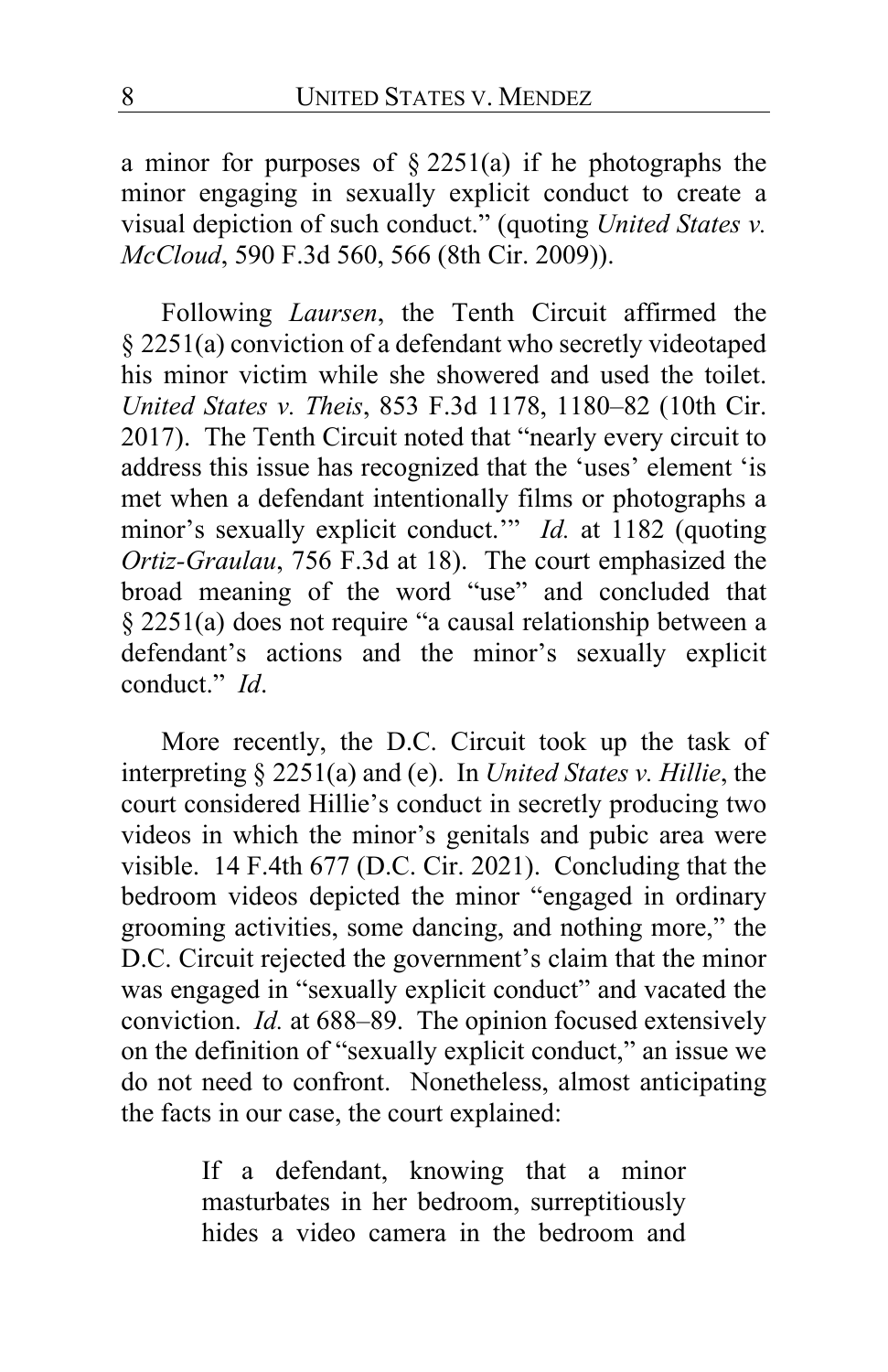films her doing so, then he uses or employs, i.e., avails himself of, a minor to engage in sexually explicit conduct (with herself) with the intent that she engage in sexually explicit conduct for the purpose of producing a visual depiction of such conduct.

*Id.* at 693–94. This interpretation is consistent with that of the cases cited with approval in *Laursen*.

We take note that the circumstances of the minor-adult relationship in these other cases did not mirror the situation in *Laursen*. Nor do the facts in *Laursen* map onto the surreptitious photographing that took place here. Thus, writing on a clean slate, some of us might interpret § 2251(a) differently by, for example, concluding that the statutory language requires the perpetrator to *cause* the minor to "to engage in sexually explicit conduct." We do not have that leeway, however, because of the broad interpretation of § 2251(a) adopted in *Laursen*. *See Miller v. Gammie*, 335 F.3d 889, 900 (9th Cir. 2003) (en banc) ("As a general rule, the principle of *stare decisis* directs us to adhere not only to the holdings of our prior cases, but also to their explications of the governing rules of law." (quoting *Cnty. of Allegheny v. ACLU Greater Pittsburgh Chapter*, 492 U.S. 573, 668 (1989) (Kennedy, J., concurring in part and dissenting in part)).

Nor is our view changed by a recent Seventh Circuit decision that confronted a completely different question of interpretation—namely, whether the sexually explicit conduct needs to be that of the minor. *United States v. Howard*, 968 F.3d 717, 721 (7th Cir. 2020). The court's answer was yes. There, the offender masturbated over a sleeping child. *Id.* at 719. The Seventh Circuit explained